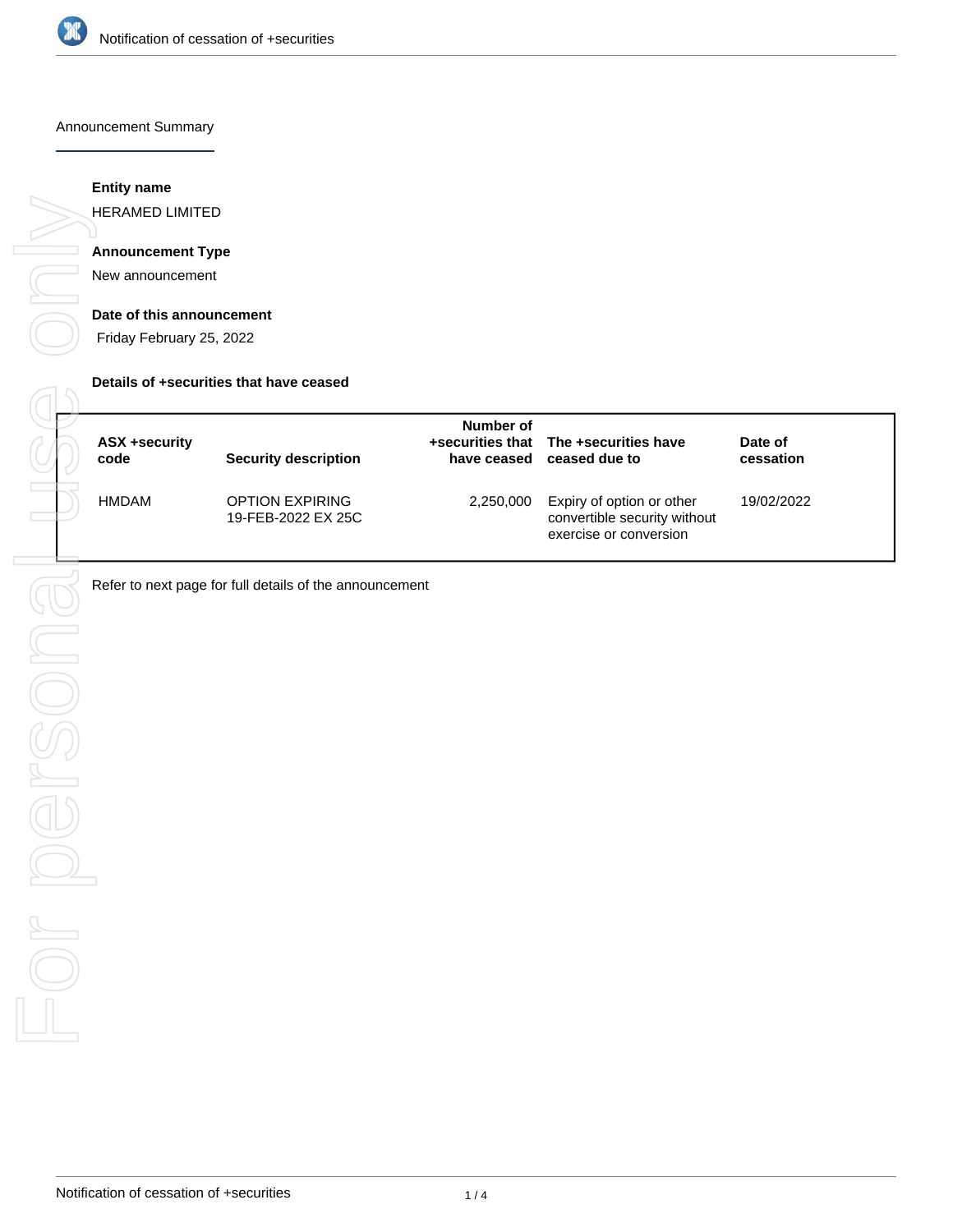

### Part 1 - Announcement Details

# **1.1 Name of +Entity**

HERAMED LIMITED

We (the entity named above) provide the following information about our issued capital.

## **1.2 Registered Number Type**

ACN

**Registration Number** 626295314

**1.3 ASX issuer code**

HMD

**1.4 The announcement is** New announcement

# **1.5 Date of this announcement**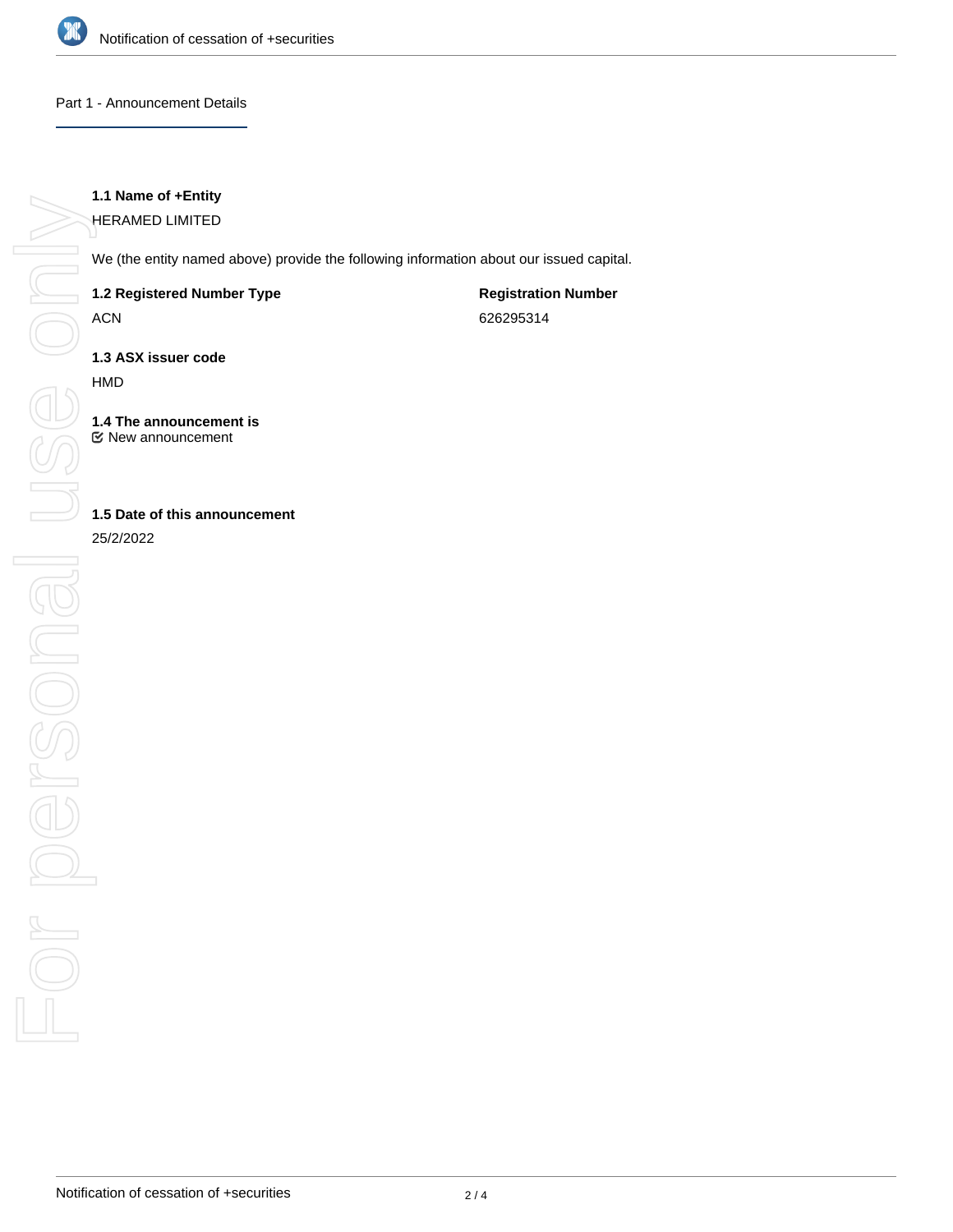

### Part 2 - Details of +equity securities or +debt securities that have ceased

# **ASX +Security Code and Description**

HMDAM : OPTION EXPIRING 19-FEB-2022 EX 25C

## **Unquoted +equity securities that have ceased**

# **Number of securities that have ceased**

2,250,000

# **Reason for cessation** Expiry of option or other convertible security without exercise or conversion

**Date of cessation** 19/2/2022

**Is the entity paying any consideration for the cessation?** No

### **Any other information the entity wishes to notify to ASX about the cessation?**